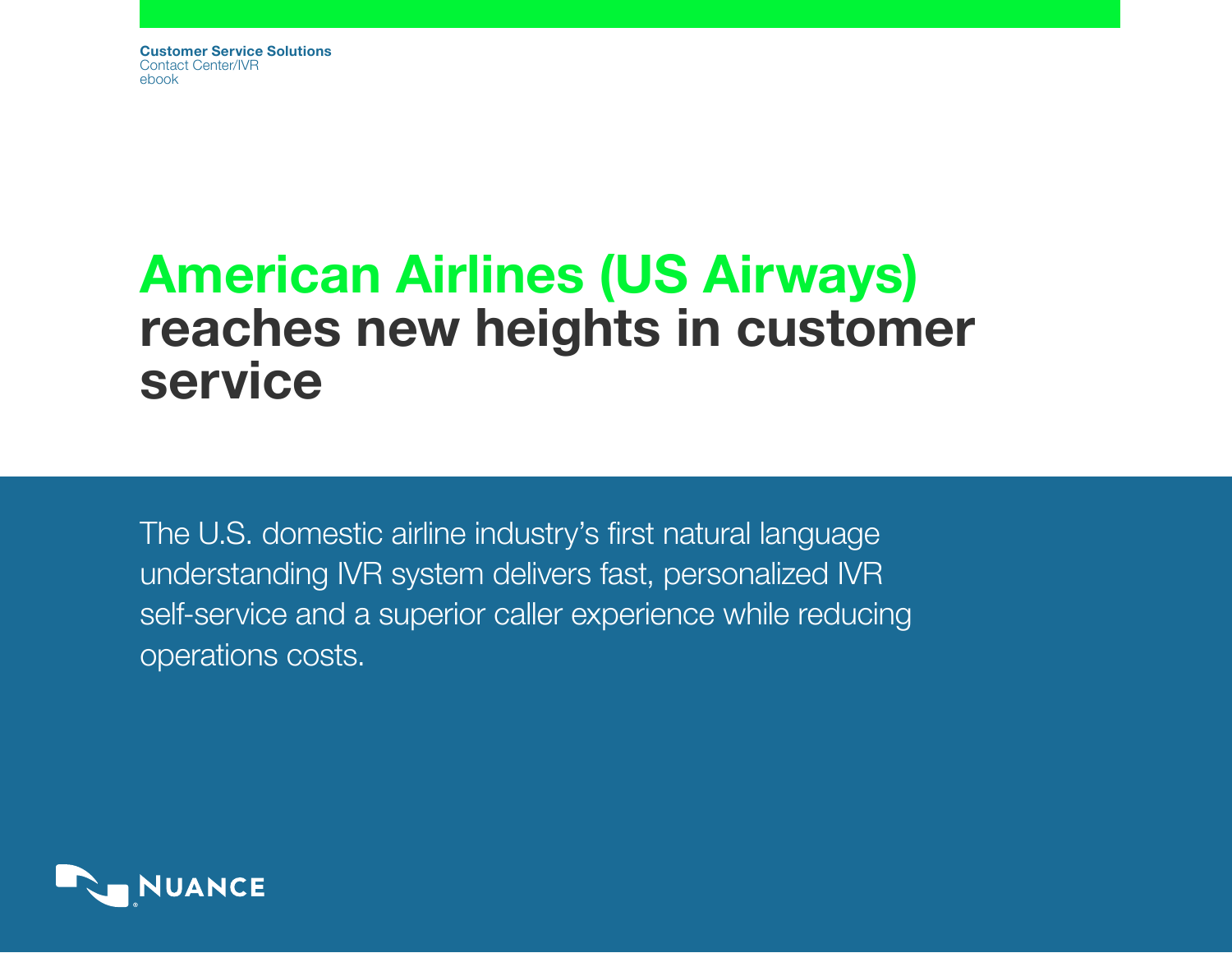## **American Airlines**

## About the company

American Airlines Group Inc. is the holding company for American Airlines. During 2013 American Airlines completed a merger with the US Airways Group. The combined airline carries the American Airlines name and branding and received a single air operator's certificate in April, 2015.

American Airlines operates from its main hub at Dallas/Fort Worth and its hubs in Charlotte, Los Angeles, New York-JFK, Miami, Chicago-O'Hare, Philadelphia, Phoenix, and Washington D.C. Thanks to the support of its hard-working employees and loyal customers, American Airlines has grown to become the largest airline in the world.

## Success Story At-A-Glance

#### Company

American Airlines (US Airways[\)](http://www.aa.com)

#### Nuance Solutions

– Speech-enabled IVR self-service solution hosted on Nuance OnDemand, featuring natural language call steering and personalized call handling with proactive information delivery.

#### **Results**

- Improved customer experience
- Increased call containment 5%
- Millions of dollars in annual savings

#### Get Interactive:

This eBook contains embedded interactive resources like audio files. Please make sure your computer speakers are set to "stereo" mode.

American Airlines (US Airways) IVR System

American Airlines (US Airways)

> IVR System Personalized Message

**Traditional** IVR



Natural Sounding concatenation leveraging Nuance Vocalizer

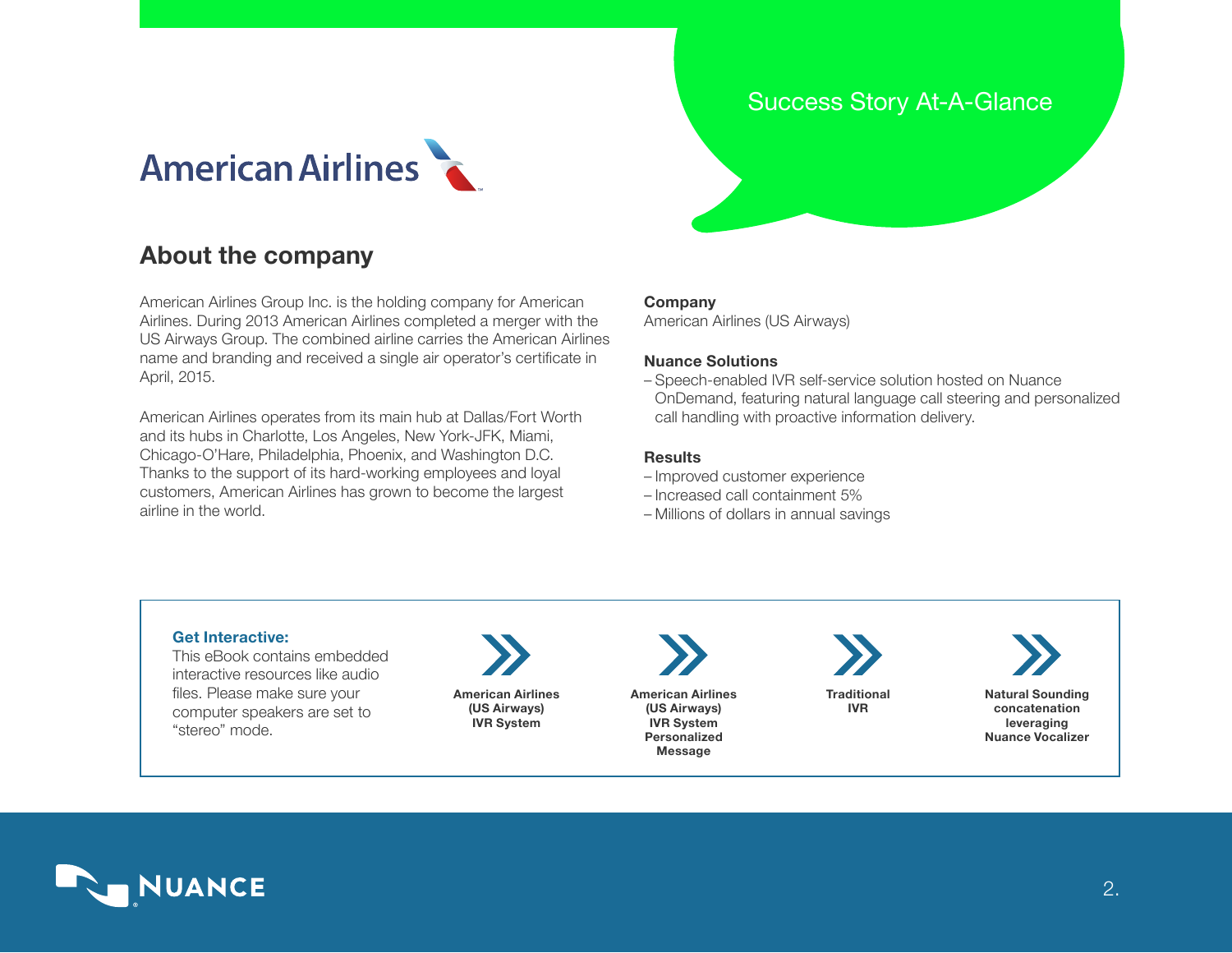## The business challenge

As a result of various buyouts and mergers, American Airlines' (US Airways') contact center operation was using multiple interactive voice response (IVR) systems. The systems had multiple voices and a variety of touchtone and speech menus which were inefficient, cumbersome and difficult to navigate. They were running on outdated technology, lacked computer telephony integration (CTI), and offered little insight into key performance metrics like call containment, deflection, and average hold time. What's more, American Airlines' (US Airways') agreement with the Airline Customer Service Employee Association (IBT/CWA) required on-shoring of all reservation agents by November 2011, a transition that would require more integrated and cost-efficient IVR support.

That's why in December 2009 American Airlines (US Airways) issued a Request for Proposal (RFP) for the design and deployment of a completely new self-service IVR system. The goals for the system were to increase call deflection, decrease call handling time, and improve the overall caller experience. Specifications included a single branded voice, improved prompting, additional self-service options, and comprehensive performance monitoring and reporting.



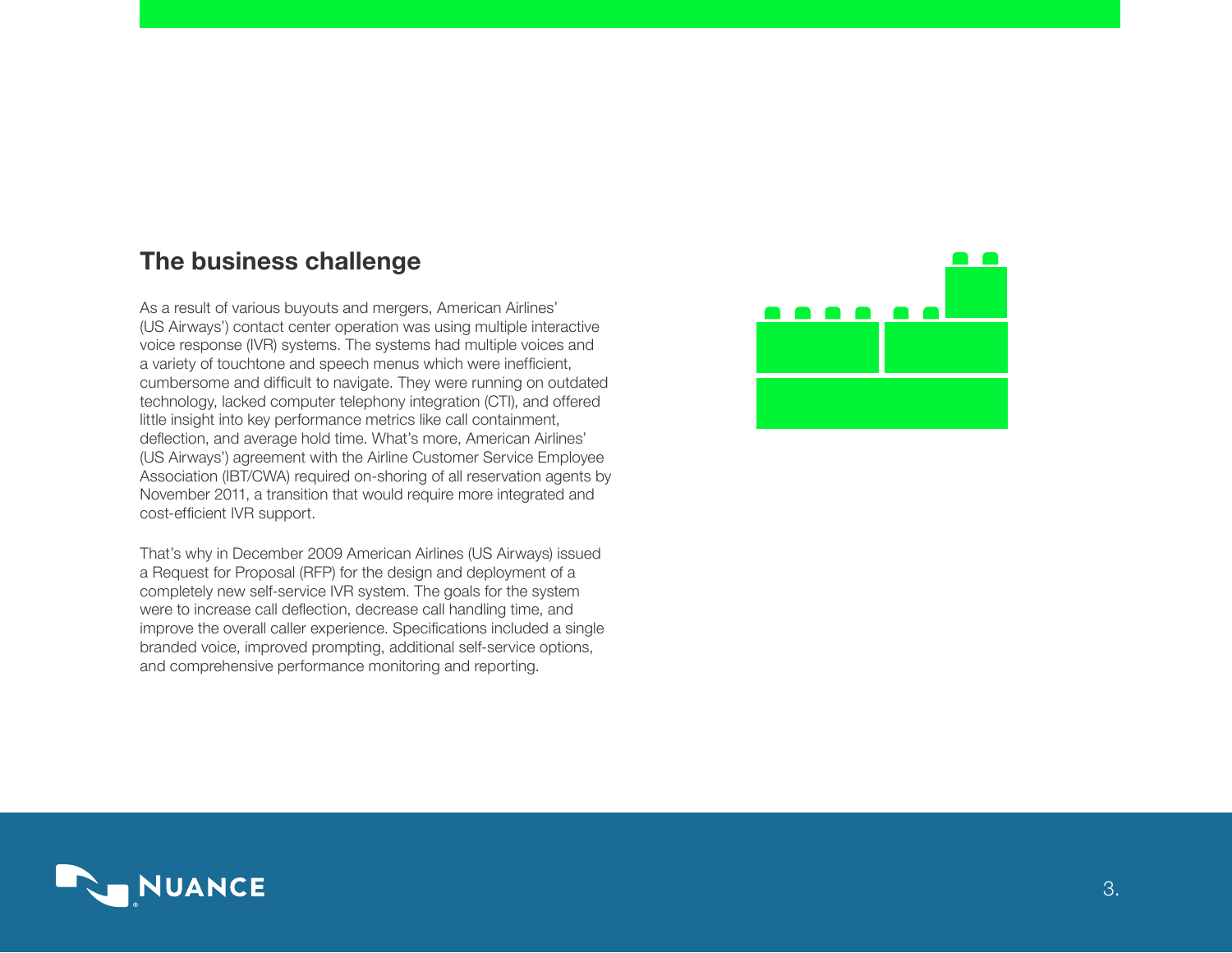## Selecting a partner

After receiving initial proposals, American Airlines (US Airways) quickly narrowed the short list to a handful of vendors, all of whom were proposing Nuance technology as the foundation of their solutions. After careful evaluation of top finalists, the airline ultimately chose to partner with Nuance directly based on its:

- Clear vision of how the IVR solution could deliver a great caller experience while laying the foundation for multi-channel interactions in the future
- Leading speech recognition and natural language technology that would enable them to leapfrog the competition
- Unparalleled expertise and demonstrated skills in designing and delivering a world-class caller experience
- Hosted platform that would enable American Airlines (US Airways) to scale their IVR and to take advantage of the newest innovations in conversational speech recognition
- Proven ability to deploy successful solutions for handling both inbound and outbound customer care interactions
- Mobile care solutions that enable wireless callers to complete selfservice requests and transactions at anytime, from anywhere using their mobile phones



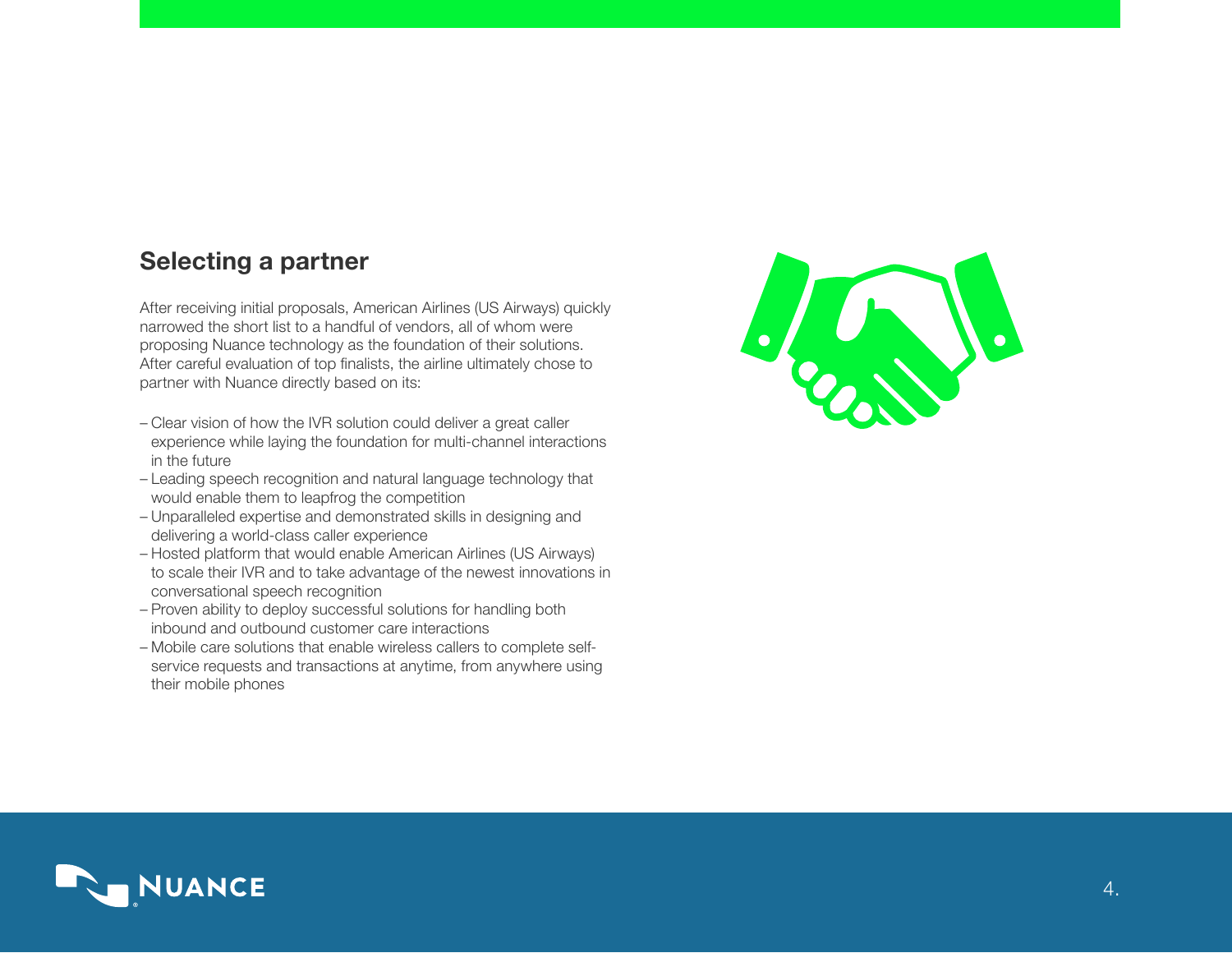## The solution

In July 2011, approximately one year after the project kick-off, a new speech IVR system was launched on Nuance's hosted platform, Nuance OnDemand, featuring various innovations to improve the caller experience. These innovations include natural language call steering, personalized call handling with proactive information delivery, automated collection of trip information to shorten hold time for agents, and a new voice leveraging improvements in Nuance Vocalizer, a spoken output engine.

#### Natural Language Call Steering

American Airlines (US Airways) is the first among domestic US airlines to offer natural language call steering. With natural language, callers are simply prompted to say what they're calling about in their own words. The system understands their freely spoken requests and responds appropriately, making the interaction more like a natural conversation.

This experience compares to traditional speech systems, where callers might ask for things that aren't on the preprogrammed list of expected responses. Natural language technology eliminates this problem by teaching the IVR system to recognize the callers intent regardless of the specific words used. As a result, callers are able to interact with the system using words that are most comfortable to them.

#### Get Interactive:

Listen to how the American Airlines (US Airways) IVR system allows the caller to speak their request in their own words and then, using information about that caller, anticipates the trip about which they are calling.





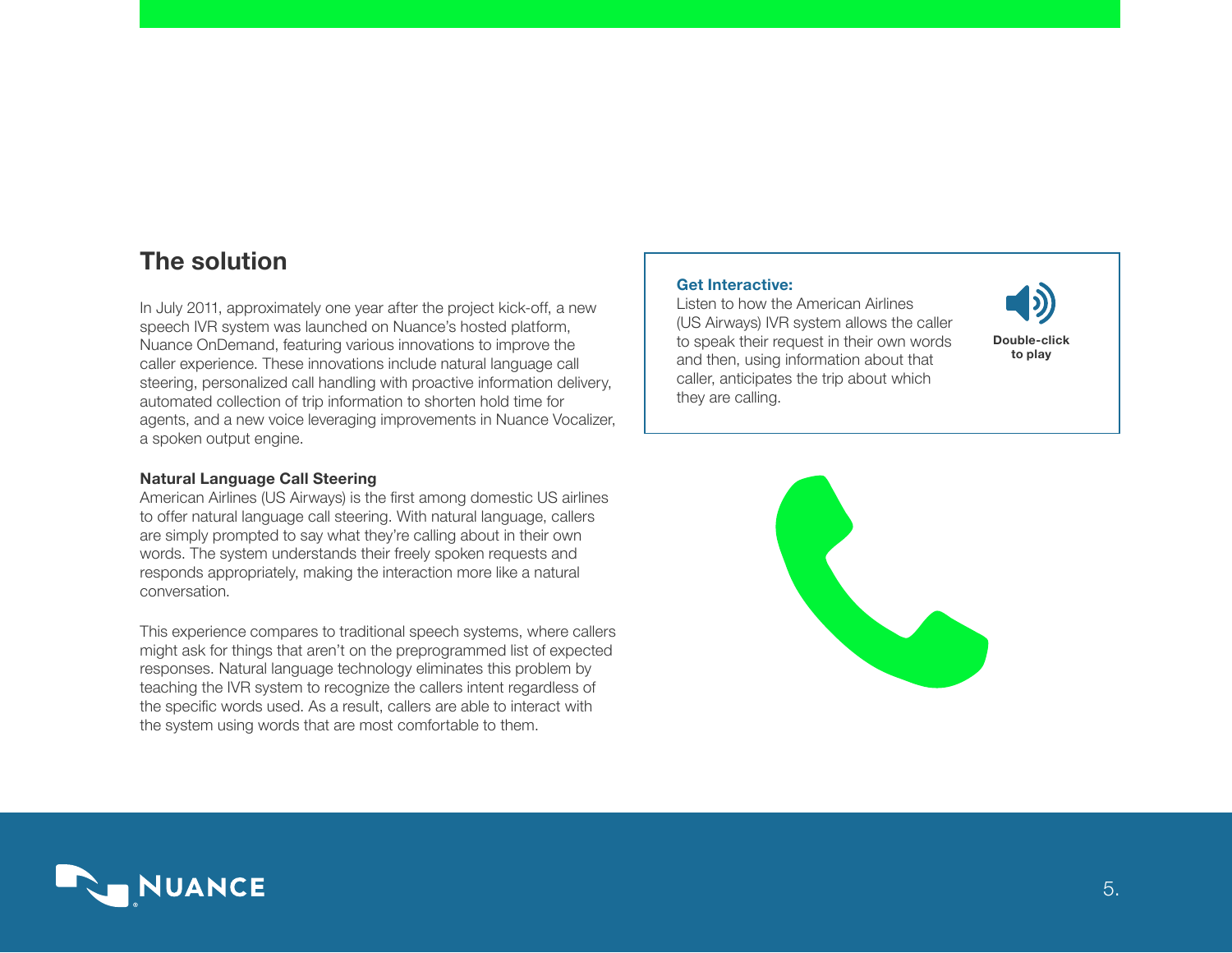In addition to providing a faster, easier call experience, the benefit of natural language call steering is that when callers can express their request in their own words, they are more likely to finish tasks within the automated system. This leads to higher containment rates and frees live agents to focus on more complicated caller issues.

#### Personalized Call Handling with Proactive Information Delivery

From the outset, American Airlines (US Airways) wanted to personalize its new IVR system to distinguish it from other airlines' systems. To accomplish this, Nuance designed the IVR to proactively use information about callers and their trips to deliver a personalized and streamlined call experience. Callers who are members of the airline's frequent flyer program, are identified based on their phone number. Then, they experience a personalized experience in the following ways.

- Callers are greeted by their name. The impact of this personalization feature was that callers had a more positive overall perception of the automated system. In usability testing, people who were greeted by name rated the system higher than those who were not.
- Information about their trip is proactively provided without them asking for it. For example, the caller may be notified if they were recently upgraded to first class.

#### Get Interactive:

Listen to the IVR system deliver a personalized greeting and proactively provide relevant trip information. **[Double-click](http://images.marketing.nuance.com/Web/Nuance/%7B645365c4-c15b-46bf-bbce-a3625b6ff290%7D_AUDIO_FILE_2_AA_UPDATE.mp3)** 



– The system anticipates the reason for their call to help speed the interaction. For example, if the call is placed four months prior to the flight, the caller is likely looking to change a reservation. If the call is placed a week before a flight, he might be calling about an upgrade. If the call is placed just hours before a flight, he is probably checking whether the flight is scheduled to depart on time.



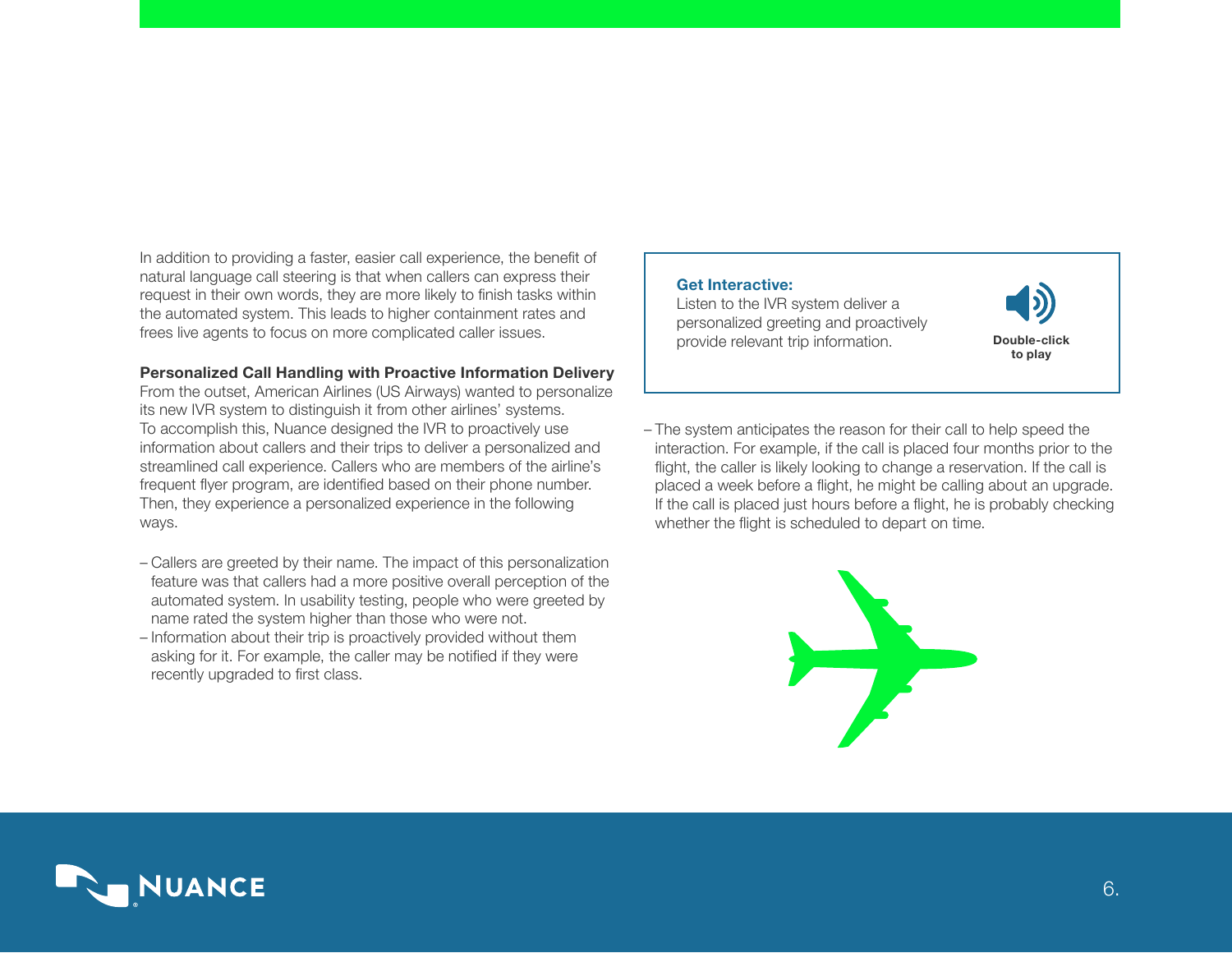Proactively delivering information and anticipating the reason for a call is driven by underlying business rules based on an intelligent trip lifecycle. Nuance voice user interface designers built the underlying business rules based on a thorough understanding of the airline's business and its customers. Depending on where the caller is in the trip lifecycle, the system then gives the caller relevant information or prompts to significantly streamline the interaction.

#### Automated Collection of Trip Information to Reduce Call Time With Agents

The new IVR system also aims to help shorten the call time with agents when making or changing a reservation. It does this by asking callers tailored questions about their trip and then transferring that information to an agent via CTI screen pops.

This approach of automating the collection of reservation information before speaking to an agent has been well received by customers. Shortly after the new IVR system launched, a customer posted on FlyerTalk, an interactive online community for frequent flyers, "… the time previously spent on hold is now used by the computers to pull up your records … I'm going to call it a win."

**"The more we know about our customers and the** reason for their calls, the more efficiently we can provide the assistance they need and allow them to get on with their day. We have worked closely with Nuance to develop a service experience that provides an intelligent understanding of our customers and their travel needs. By integrating those insights with cutting-edge speech recognition technology, we are providing our customers with the convenient, quality care they have come to expect from us."

### Kerry Philipovitch, Senior Vice President of Customer Experience, American Airlines

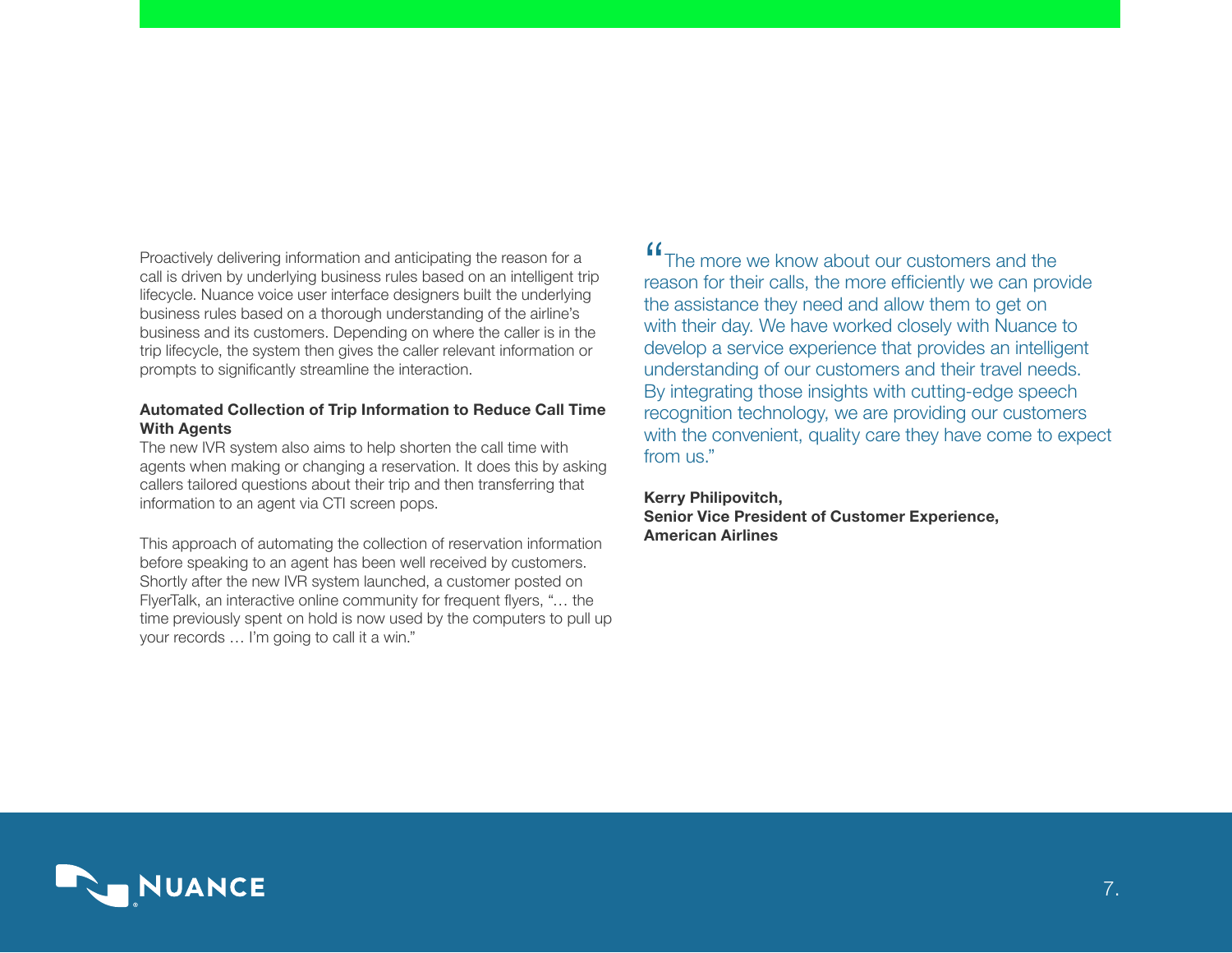#### The New Voice of American Airlines (US Airways)

The new IVR system was part of a larger corporate rebranding effort aimed at improving market perception and strengthening customer loyalty. To ensure that the new single voice of the IVR system accurately reflected the airline's brand, Nuance delivered their Voice Identity Program, a service offered by its Business Consulting group.

Through this program, Nuance consultants review the company's brand guidelines and then identify which attributes a voice persona aligned with this brand should convey. Then, they solicit voice talent auditions and narrow the candidates to finalists. Finally, they conduct a survey in which participants representing the company's target demographic evaluate how well the voices of the finalists convey the brand attributes.

For American Airlines (US Airways), "Wally" emerged as the voice talent of choice. This new voice persona is such an important part of of the airline's brand, that the senior executives proudly had "Wally" introduce the company's earnings call in 2011.

Wally's automated voice also features new innovations to Nuance Vocalizer, Nuance's spoken output engine which dynamically concatenates pre-recorded audio prompts with computer-generated speech. The result of these innovations, which help to gracefully morph syllables, words or phrases into the sounds that precede or follow them, is smoother, natural sounding audio. This improved sound differentiates the airline's IVR system from other self-service IVR applications in use today.

## Get Interactive: Listen to how a traditional IVR sounds 'choppy'. Listen to natural sounding concatenation leveraging Nuance Vocalizer. [Double-click](http://images.marketing.nuance.com/Web/Nuance/%7Bda5a1030-7f06-4046-b592-6c0e5a4317c5%7D_AUDIO_FILE_3_AA_UPDATE.mp3) to play [Double-click](http://images.marketing.nuance.com/Web/Nuance/%7B76d05466-66da-4b8b-be07-ea432a487066%7D_AUDIO_FILE_4_AA_UPDATE.mp3) to play

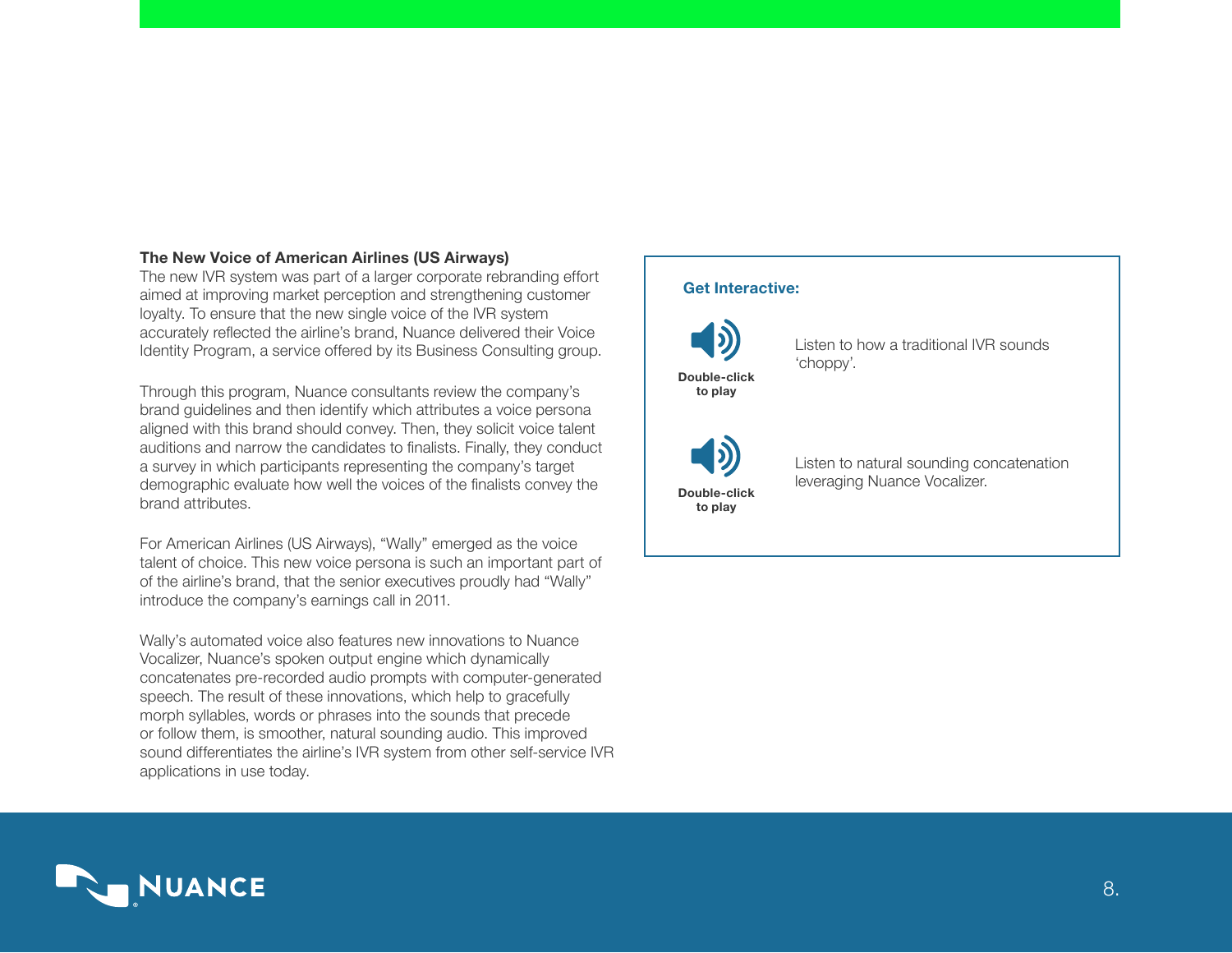#### Nuance OnDemand: A Platform for the Future

American Airlines (US Airways) chose to deploy its IVR solution via Nuance OnDemand, Nuance's hosted technology platform for delivering the highest quality contact center and self-service applications. Nuance OnDemand was the clear choice for the airline because it uniquely combines three things. First, it directly offers Nuance's entire technology stack, including conversational speech recognition, natural language call steering, voice biometrics, outbound notifications, CTI, ACD, and so much more. Second, because new Nuance technology and solutions are quickly available on Nuance OnDemand, it provides innovations not yet available in other platforms. This enables customers to rapidly deploy these innovations to remain a market leader. Third, Nuance's experienced voice user interface designers are committed to ensuring that applications on its hosted platform provide a world-class caller experience.

To support continuous improvement, Nuance OnDemand also provides reporting and analysis tools that enable the airline to gain practical insights for improving the caller experience and for informing business decisions. Accessed through a secure Web portal, interactive views provide clear visibility into key metrics such as containment rates, transfer rates, error rates, task completion rates, and dominant paths for driving higher levels of IVR performance and customer satisfaction.



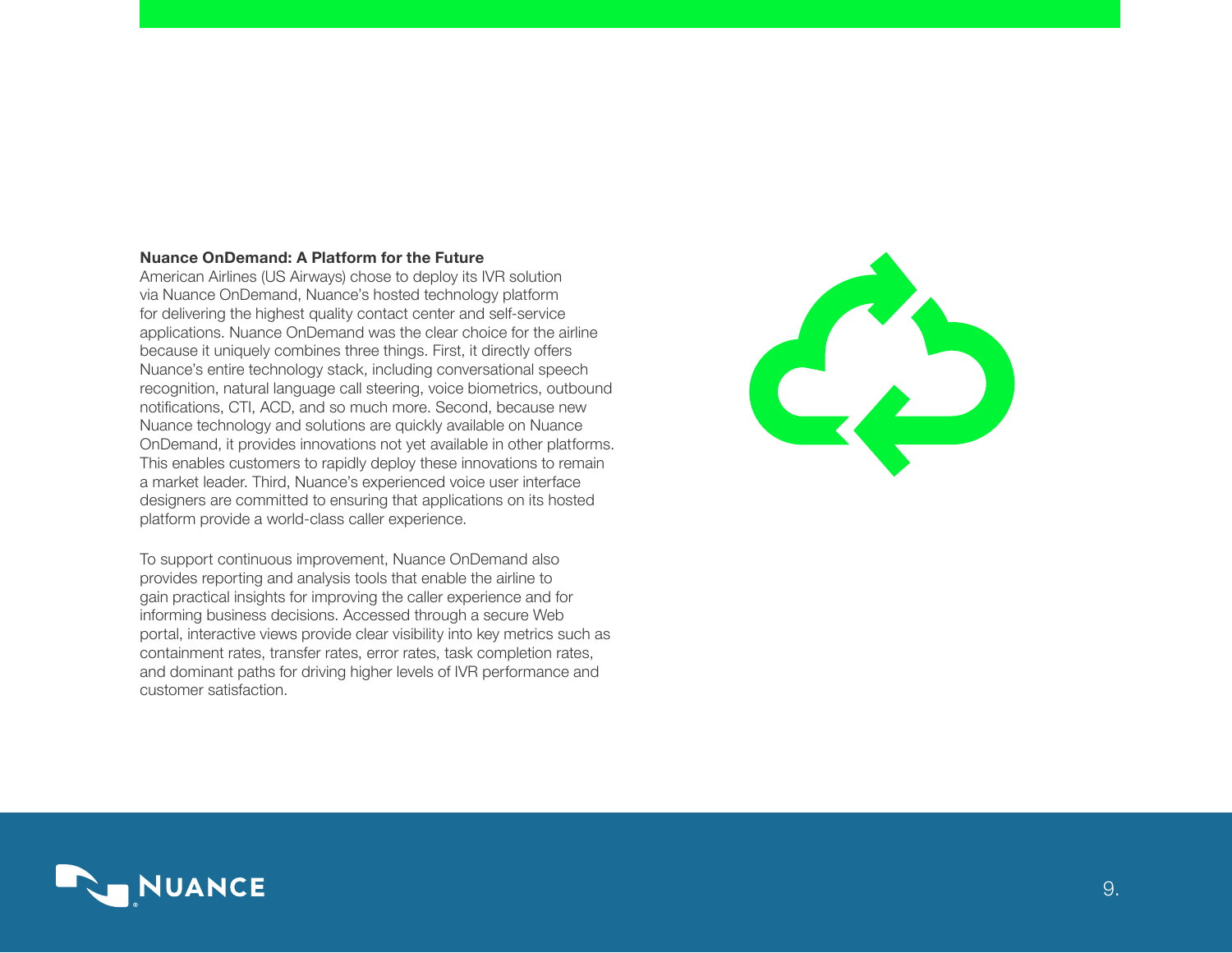## A successful lift-off

In July 2011, American Airlines (US Airways) deployed the new IVR system over a two-day period, and it handled 100 percent of incoming call traffic without a single glitch. Then, just a month after launching the system, they experienced a dramatic spike in call volume as travelers contended with flight delays, cancellations, and airport closings due to Hurricane Irene. The Nuance OnDemand platform handled the additional call volume with ease and the new IVR system performed flawlessly. An assessment of airlines' hold time during Hurricane Irene conducted by STELLAService even showed that the airline had the lowest average hold time among the top 10 airlines.

After only five months in operation, and the addition of new automated capabilities for itinerary confirmation and seat assignments, the American Airlines (US Airways) self-service IVR had already increased call containment by as much as 5%. The increased containment yields millions of dollars in annual savings for the airline.

In addition to reducing costs, the airline's new IVR system is delivering the kind of fast, friendly and personalized caller experience that makes them the airline of choice for so many travelers.

**"The project development and launch was one of the** best planned and executed I've seen. Our partnership with Nuance has allowed us to offer our callers an industryleading IVR and CTI platform designed to deliver cost savings for the airline while improving our customers' experience."

Tim Lindemann, Vice President Reservations and Customer Planning, American Airlines